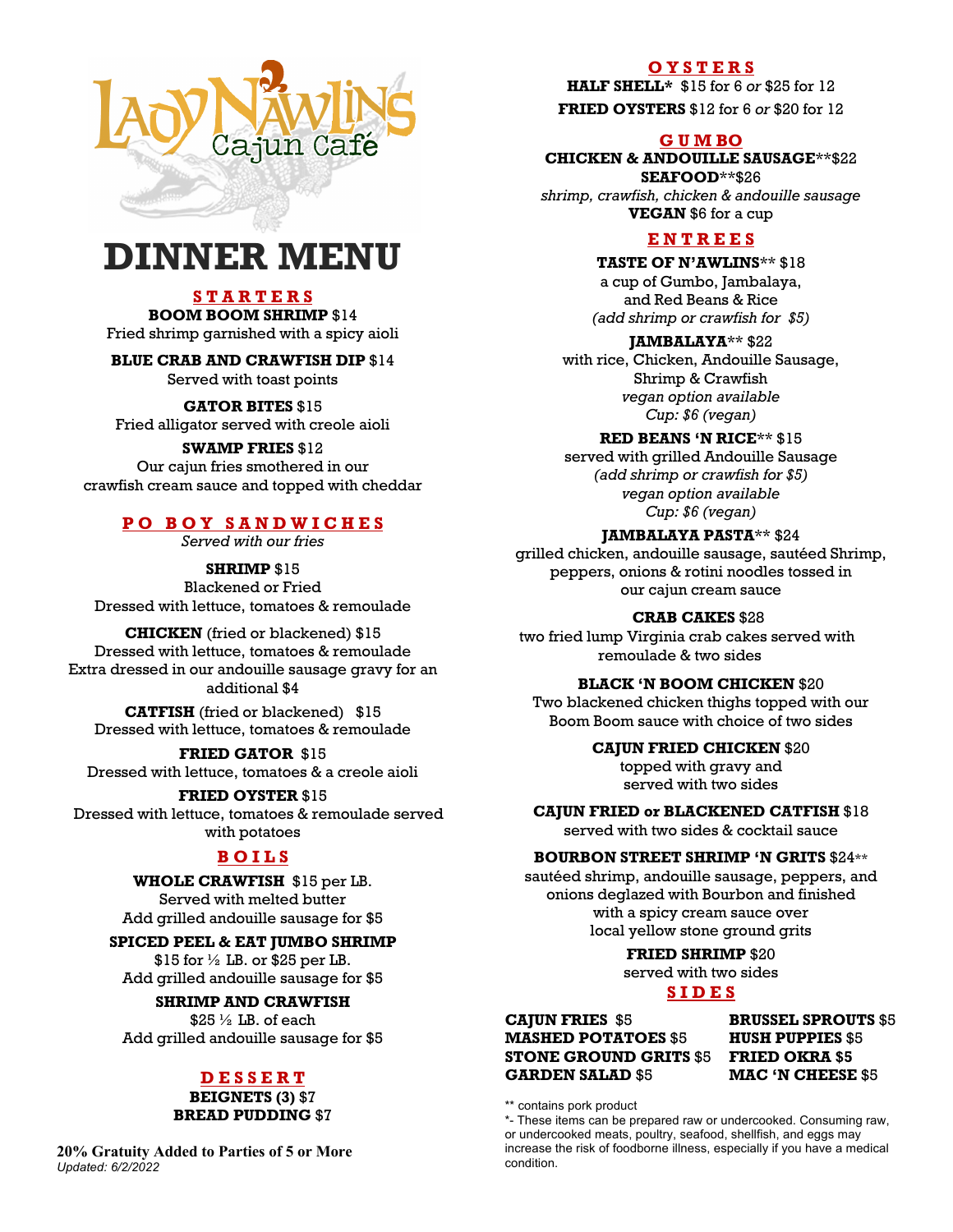#### **C O C K T I A L S**

#### **OYSTER SHOOTER**

Chilled Ketel One Vodka or Hornitos Tequila with hot sauce

#### **MINT JULEP**

Markers Mark Bourbon, simple syrup chilled over ice and garnished with mint

#### **THE HURRICANE**

White rum and dark rum with pineapple, lime juice, orange juice & grenadine

#### **HURRICANE GONZI**

Hornitos Tequila with pineapple, lime & orange juice plus grenadine

#### **VOODOO MULE**

Choice of Ketel One Vodka, Bulleit Bourbon or with ginger beer & fresh lime juice

#### **BOURBON STREET LEMONADE**

Bulleit Bourbon, sour & simple syrup

*DINNER:* **MON/TUE/THU/FRI/SAT/SUN 4pm-10pm** *BRUNCH:* **SATURDAY & SUNDAY 10am-3pm** *BAR:* **OPEN UNTIL 2am**

*THANK YOU!* **PLEASE TIP YOUR SERVER**